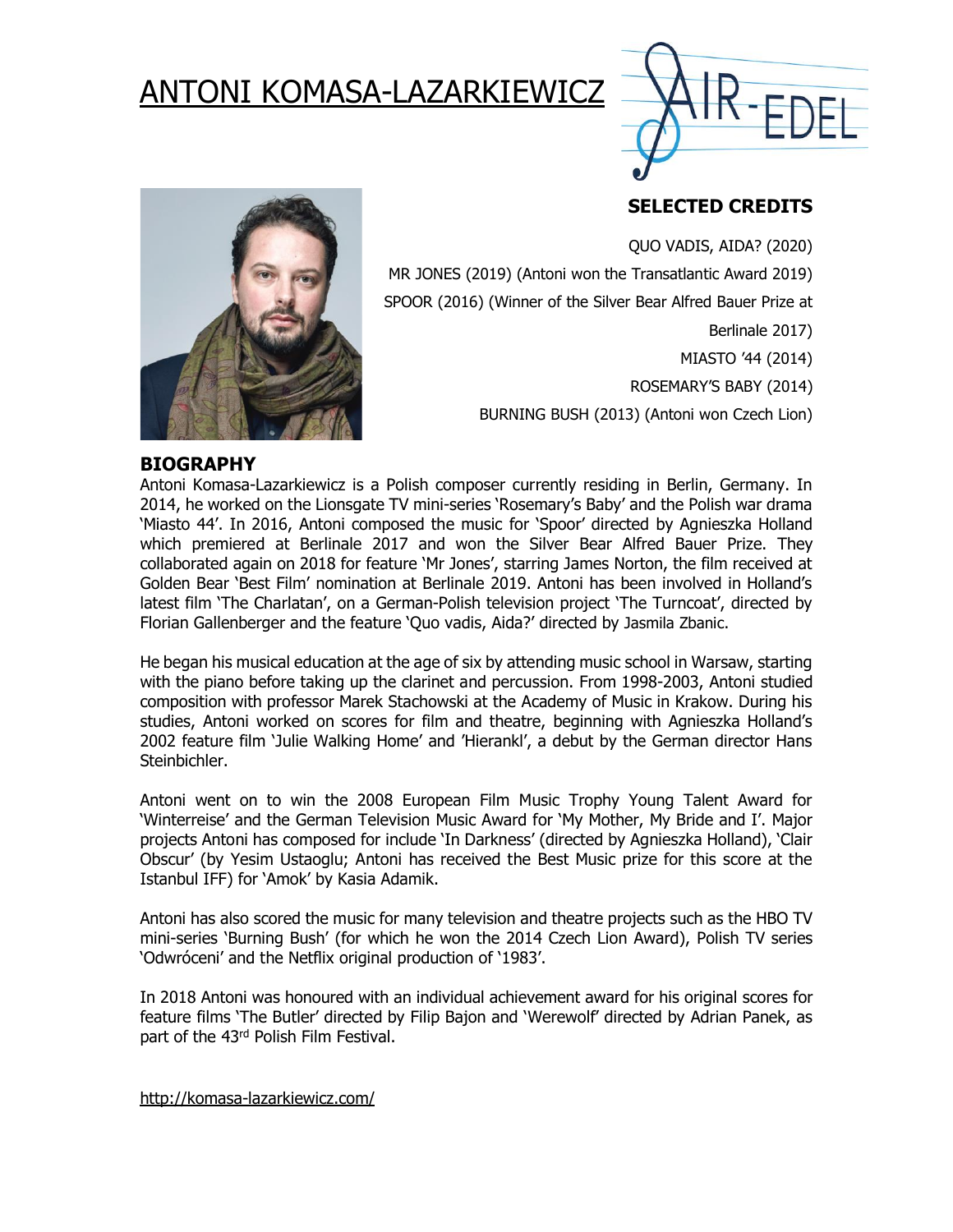#### **FILM CREDITS**

**Holiday (2021)** Directed by Pawel Ferdek Pokromski Studio

**The Turn Coat (2020)** Directed by Florian Gallenberger Dreamtool Entertainment

**Mr Jones (2019)** Directed by Agnieszka Holland Film Produkcja

**The Glass Room (2019)** Directed by Julius Sevcik InFilm

**Werewolf (2018)** Directed by Adrian Panek **Balapolis** 

**Amok (2017)** Directed by Kasia Adamik Dione Film

**Na Koniec Świata / To The End Of The World (2015)** Directed by Magdalena Łazarkiewicz

**Nigdy Sie Nie Dowiesz (2013)** Directed by Jan Kidawa-Błoński **WFD<sub>i</sub>F** 

**Jaeger Des Augenblicks (2013)** Directed by Philip Manderla, **Documentary** 

**In Darkness (2010)** Directed by Agnieszka Holland, Zebra Film/ The Filmworks/ Schmidtzkatze, 2010 Oscar Nomination for Best Foreign Language Film 2012

#### **Janosik, Prawdziwa Historia / Janosik. The True Story (2009)**

Directed by Agnieszka Holland & Kasia Adamik Apple Film

**Adventures of a Mathematician (2020)** Directed by Thor Klein

**Quo Vadis, Aida? (2020)** Directed by Jasmila Zbanic

**Charlatan (2020)** Directed by Agnieszka Holland

**Bitten (2019)** Directed by Helena Oborska

**The Butler (2018)** Directed by Filip Bajon Next Film

**Double Trouble (Tarapaty) (2017)** Directed by Marta Karwowska DI Factory

**Spoor (2016)** Directed by Agnieszka Holland TOR Film

**Miasto '44 (2014)** Directed by Jan Komasa Akson Studio

**Mundial: The Highest Stakes (2013)** Directed by Michal Bielawski, Documentary | Unlimited Film Operations

**Igor & The Cranes' Journey (2012)** Directed by Evgeny Ruman United Channel Movies/Ulysses/Yeti Films

**Back To Your Arms (2010)** Directed by Kristijonas Vilidziunas, TOR Film/ Pandora/ Uljana Kim

**Between Two Fires (2009)** Directed by Agnieszka Łukasiak Apple Film/ Peter Kropenin

**Boisko Bezdomnych / The Off-Siders (2008)** Directed by Kasia Adamik TOR film productions

(UK) Air Edel Associates Ltd. 18 Rodmarton Street London W1U 8BJ Tel. +44 20 7486 6466 (US) Air Edel 1416 N. La Brea Ave. Hollywood, CA 90028 Tel. 323-802-1670 www.air-edel.co.uk

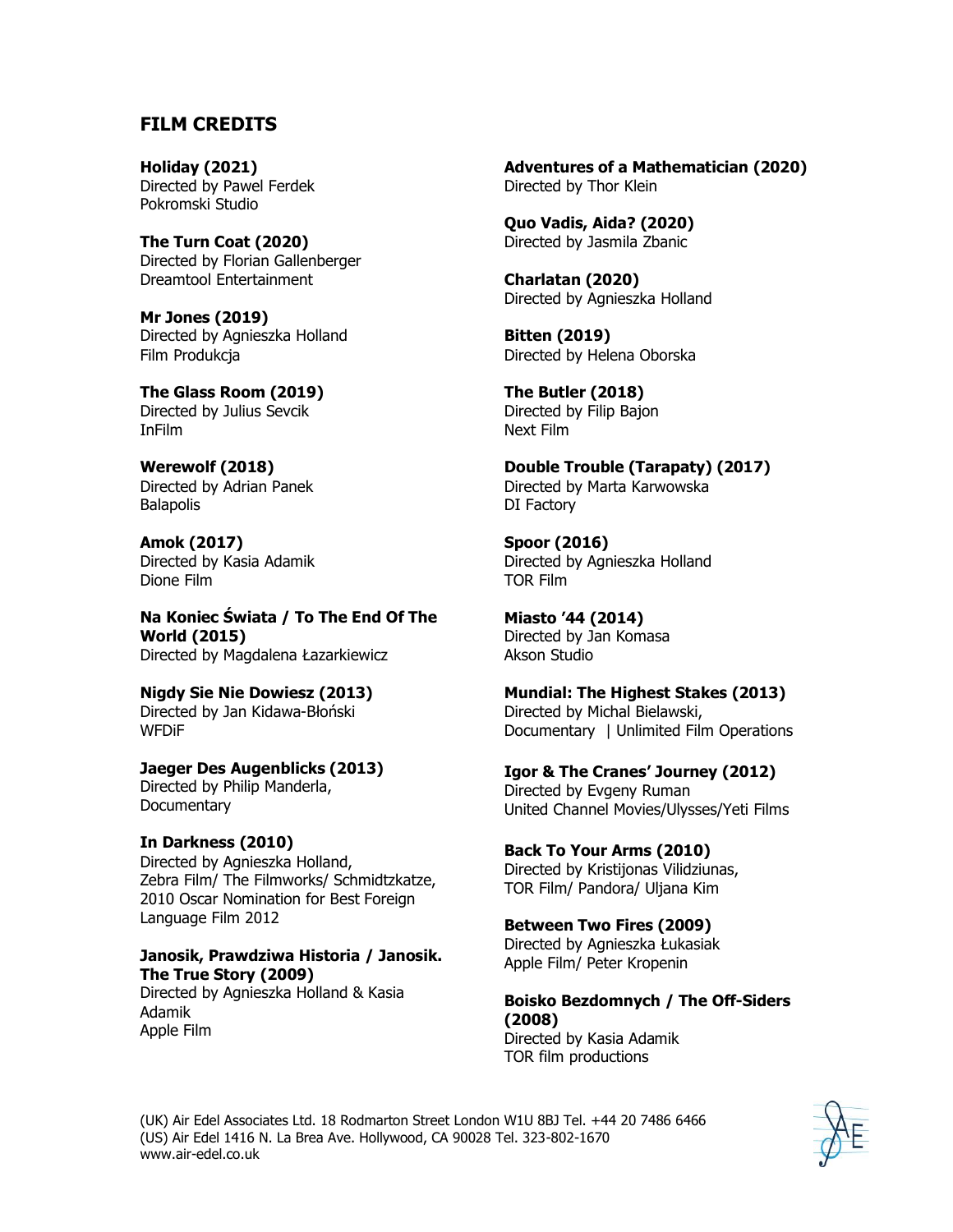**Notre Rue (2008)** Directed by Marcin Latallo Agat Films & Cie Camera Obscura

#### **Die Zweite Frau / My Mother, My Bride And I (2008)**

Directed by Hans Steinbichler Sperl + schott film Deutscher Fernsehmusik-Preis SoundtrackCologne 2008

#### **Copying Beethoven (Additional Score) (2006)**

Directed by Agnieszka Holland,

#### **The Forgotten (2005)**

Directed by Agnieszka Łukasiak Feature documentary Hysteria Film

#### **Hierankl (2003)**

Directed by Hans Steinbichler Avista Film Official selection of the 2003 Munich Film Festival

## **TELEVISION CREDITS**

#### **Teatr Polskiego Radia (2021)**

Directed by Waldemar Modestowicz & Janusz Kukula Polskie Radio

#### **Kod Genetyczny (2020)**

Directed by Adrian Panek TVN

#### **1983 (2018)**

Created by Joshua Long TV series Netflix

#### **Rosemary's Baby (2014)**

Directed by Agnieszka Holland TV mini-series Lionsgate

**Burning Bush (2013)** Directed by Agnieszka Holland TV mini-series HBO

## **210-1-0 (2008)**

Directed by Piotr Łazarkiewicz Skorpion film

#### **Winterreise / Winter Journey (2006)**

Directed by Hans Steinbichler European Film Music Trophy 2008

**LÂL (2004)** Directed by Dirk Schäfer Short film

#### **Julie Walking Home (2002)**

Directed by Agnieszka Holland, ArtOKO/TOR

**Der Geheime Garten / The Secret Garden** (Additional score) **(1993)** Directed by Agnieszka Holland

#### **Odwróceni. Ojcowie i córki (2019)**

Directed by Michal Gazda and Jan Holoubek TV series TVN

#### **Das Ende Der Geduld (2014)**

Directed by Christian Wagner Claussen + Woke +Putz Filmproduktion

**Gleboka Woda / Into Deep Water (2011)** TV Series TVP

#### **Ekipa / The Prime Minister (2007)**

Directed by Agnieszka Holland, Magdalena Łazarkiewicz & Kasia Adamik

**Shot In The Heart** (Additional score) **(2001)**

Directed by Agnieszka Holland HBO

(UK) Air Edel Associates Ltd. 18 Rodmarton Street London W1U 8BJ Tel. +44 20 7486 6466 (US) Air Edel 1416 N. La Brea Ave. Hollywood, CA 90028 Tel. 323-802-1670 www.air-edel.co.uk